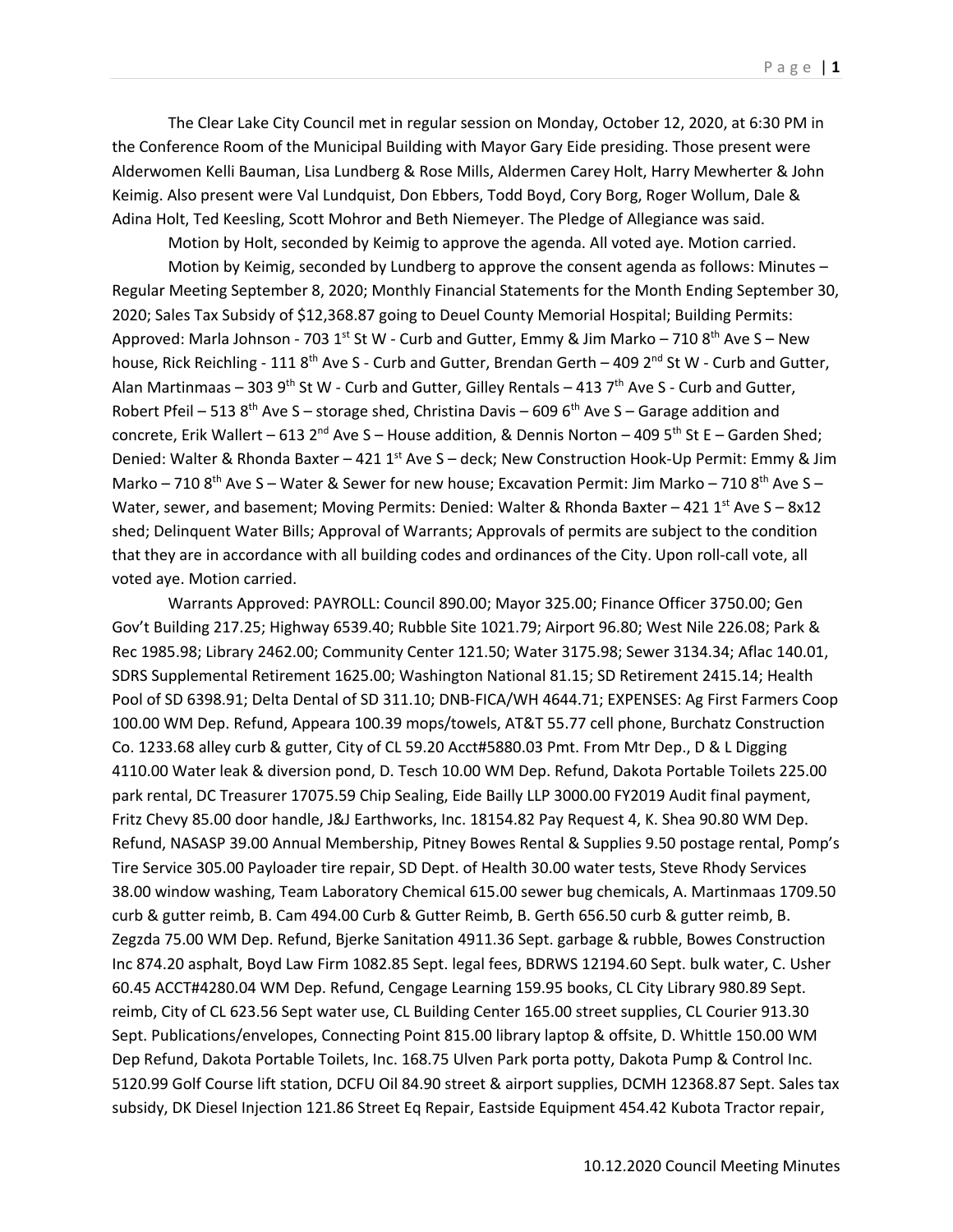First Bank & Trust 381.69 office supplies, H-D Electric Coop 783.20 Sept Electric, H-D Elec Coop 200.00 boat ramp yard light, Hillyard 463.35 TP & towels, Hydro Klean 17455.00 Manhole Rehab, ITC 589.16 Sept phone/internet, J. Johnson 936.00 curb & gutter reimb, K. Schake 2977.00 curb & gutter reimb, V. Lundquist 39.50 Aug/Sept. Mileage, Maynards's 19.75 supplies, Micromarketing LLC 99.57 books, Milbank Waterworks 1309.92 water & sewer supplies, Northern Safety Co. 219.95 gloves & masks, Northwestern Energy 46.82 Sept. nat gas, Ottertail Power 3458.69 Sept. power, P. Eakins 1046.50 curb & gutter reimb, R. Brewer 676.00 curb & gutter reimb, R. Reichling 1300.00 curb & gutter reimb, SD DOR 1148.16 Sales tax, SD Unemployment Insurance Div 78.33 Q3 unemployment, SDML 223.73 Code Enforcer, State Flags Account 196.22 flags, Supreme Welding Inc 27.40 water supplies, T. Pope 975.00 Curb & Gutter Reimb, US Bank 11716.19 Oct sewer loan payment, USDA 6107.00 Oct loan payment, Van Diest Supply Company 667.00 West Nile Chemicals.

No one was present for public voice, but Ted Keesling did appear to inquire about an invoice he sent into the city that the contractors denied due to lack of pictures. Motion by Keimig, seconded by Holt for Attorney, Todd Boyd to write a letter to Mr. Keesling and for the city to pay this one-time invoice. Motion carried.

Roger Wollum voiced his concerns with the utilities charged while gone for the winter months. Todd Boyd stated the city has to pay sewer and water loans with the base fees from the residents, also the city ordinances state they need to be charged regardless of use or not.

Dale and Adina Holt voiced their concerns with the utility finance charges on their account. City utility ordinances and Holt's bill will be reviewed.

Motion by Bauman, seconded by Mewherter to recess as Regular Council and convene as the Board of Adjustments. All voted aye. Motion carried.

A public hearing was held for Walter & Rhonda Baxter, who applied for a variance for putting a shed and deck closer to their property lines. Motion by Holt, seconded by Mills to approve the variance. Upon roll-call vote; all voted aye. Motion carried.

Motion by Holt, seconded by Keimig to adjourn as the Board of Adjustments and reconvene as Regular Council. All voted aye. Motion carried.

Sheriff, Cory Borg, came in to discuss the 2021 Police Contract and stated all responsible duties of the contract for him and the other deputies.

Scott Mohror & Beth Niemeyer, with Banner Associates, presented the project completion certificate of the Community Access Project. Motion by Holt, seconded by Mewherter to add the concrete to next and final change order. Upon roll call, the following votes were cast; Bauman- yes; Mills- yes; Keimig-no; Holt-yes; Mewherter-yes; Lundberg-yes. Motion carried. Asphalt density was tested again, but thickness varies throughout the street. Motion by Keimig, seconded by Holt to pay for everything on final change order and deduct the density issue from payment. Upon roll call; all voted aye. Motion carried.

 Discussion was held on the gas line LIIP application for the city. These funds would be used to extend the North Western Energy gas line out towards Crystal Springs Feeds. Council believes the new gas line should be 6 inches in diameter, with the city covering the difference between a 4-inch line, but more information is needed for the difference in cost. Motion by Mewherter, seconded by Keimig to approve submission of the LIIP application for natural gas line installation project and dedicate a local match of 50% of the project costs, up to the maximum of \$200,750. All voted aye. Motion carried.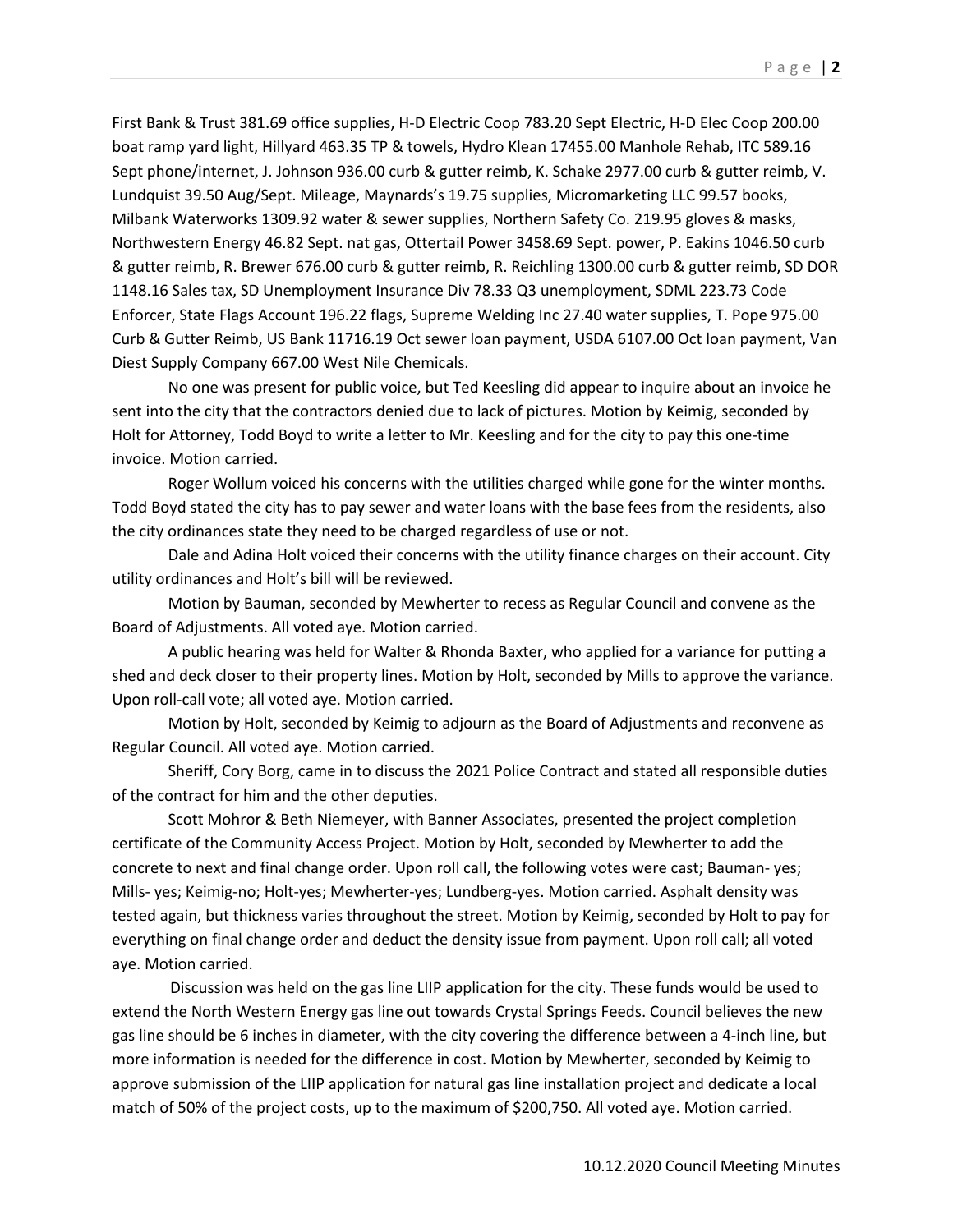Discussion was held on closing the Clear Lake Municipal Airport and advertising the land for a commercial or industrial park for development. Motion by Mewherter, seconded by Holt to close the Clear Lake Municipal Airport. Upon roll call, the following votes were cast; Bauman- present; Mills- yes; Keimig-present; Holt-yes; Mewherter-yes; Lundberg-yes. Motion carried.

The preliminary FEMA Flood Plan was discussed and decided not to act on it.

Don Ebbers, discussed the issues with the recycling bin near the city shop. Motion by Mewherter, seconded by Holt to move the dumpster inside of the shop and discontinue the recycling. All voted aye, motion carried.

Snow removal letter for main street businesses was discussed and decided not to continue offering the city's services due to liability. Businesses must contact a private contractor to remove their snow. Motion by Holt, seconded by Mills to no longer offer snow removal. All voted aye. Motion carried.

The Rural Service District was discussed. Motion by Lundberg, seconded by Mills, to allow mayor and finance officer to sign the approval by the city, with no objections. All voted aye. Motion carried.

Bids for the building teardown were discussed. Motion by Keimig, seconded by Holt to allow D&L Digging to tear down the main street building, subject to the inspection of asbestos. All voted aye. Motion carried.

Free dump disposal and demolition permits for code enforcer's recommendations were considered. Motion by Keimig, seconded by Lundberg to allow the City Superintendent or Zoning Official to waive fees on a case by case basis to ensure the project can be completed in a timely manner. All voted aye. Motion carried.

Motion by Holt, seconded by Keimig, to approve the building and moving permit for Walter & Rhonda Baxter. All voted aye. Motion carried.

Motion by Keimig, seconded by Holt to approve the Automatic Supplemental Budget Request to General Fund for \$930.27, \$237.53, \$7054.49, & \$1104.39 – CARES Act Funds into the following accounts; Council Publications (101-411.1- 423), Mayor Salary (101-412.1-411), Council Salary (101- 411.1-411), Street Salary (101-431.2-411), Finance Salary (101-414.2-411), Finance Supplies (101-414.2- 426.11), Gov Bldg. Repairs (101-419.2-425), Pool Salary (101-541.2-411) & Parks Salary (101-452.411)). All voted aye. Motion carried.

Motion by Bauman, seconded by Keimig to approve the Automatic Supplemental Budget Request to General Fund for \$2000.00 – CARES Act Technology Funds into the following account; Library Supplies (101-455.0-426.11). All voted aye. Motion carried.

Motion by Bauman, seconded by Mills to approve the Automatic Supplemental Budget Request to General Fund for \$567.00 – West Nile Mosquito Control Grant into the following account; West Nile Supplies (101-441.3-426.11). All voted aye. Motion carried.

Comments were heard from City Superintendent, Don Ebbers, regarding the disc golf course stating it has been installed out at Ulven Park and that more improvements are being made at the park.

City Attorney Todd Boyd presented updates on ongoing legal issues and abatement letters.

The City Council and Mayor inquired about the police contract and the school possibly making the sign for the available airport land. Code Enforcer procedures were also discussed.

Motion by Keimig, seconded by Mills to enter into Executive Session at 9:17 PM for personnel and legal counsel for contractual matters. All voted aye. Motion carried.